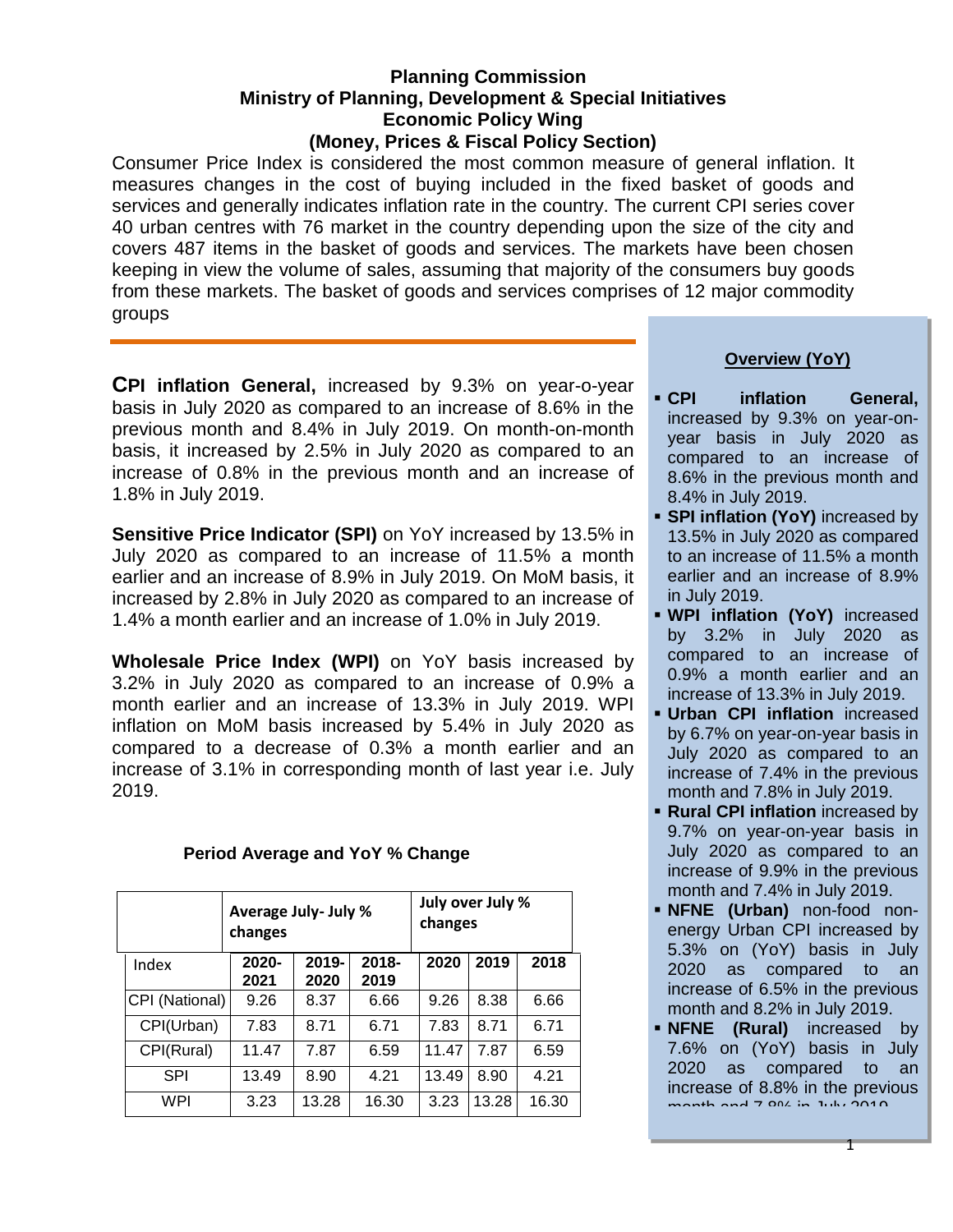# **CORE INFLATION ANALYSIS**

- Measured by **non-food non-energy Urban (NFNE) CPI** increased by 5.3% on (YoY) basis in July 2020 as compared to an increase of 6.5% in the previous month and 8.2% in July 2019. On (MoM) basis, it increased by 0.6% in July 2020 as compared to increase of 0.4% in previous month, and an increase of 1.8% in corresponding month of last year i.e. July 2019.
- Measured by **non-food non-energy Rural CPI** increased by 7.6% on (YoY) basis in July 2020 as compared to an increase of 8.8% in the previous month and 7.8% in July 2019. On (MoM) basis, it increased by 0.9% in July 2020 as compared to an increase of 0.7% in previous month, and an increase of 2.0% in corresponding month of last year i.e. July 2019.

**The Urban Consumer Price Index of July 2020** increased by 2.15% over June 2020 and increased by 7.83% over July 2019. Top few commodities prices which varied from previous month are given below: -

## **Food Items**

**Increased**: Eggs (10.82%), Tomatoes (179.19%), Wheat (7.42%), Condiments and Spices (7.57%), Fresh vegetables (23.84%), Potatoes (4.58%) and Chicken (2.6%) **Decreased:** Pulse gram (2.39%), Fresh fruits (6.24%), Pulse masoor (6.27%),Pulse mash(2.71%), Wheat Flour (1.51%) Gram whole (2.7%) and Cooking Oil(1.34%).

#### **Non-food Items**

**Increased**: Motor fuel (27.01%), Liquefied Hydrocarbons (7.27%), House Rent (1.58%) and Medicines (1.04). **Decreased:** Transport (7.55%).

**The Rural Consumer Price Index of July 2020** increased by 3.02% over June 2020 and increased by 11.57% over corresponding month of the last year. Top few commodities which varied from previous month are given below: -

## **Food Items**

**Increased**: Eggs(13.84%), Tomatoes(241.4%), Wheat Flour(1.73%), Wheat(10.84%), Potatoes(5.33%), Chicken(2.58%), sugar(3.67%), Meat(1.82%), Milk fresh(1.23%), and Rice(2.96%).

**Decreased**: Pulse Moong (13.42%), Fresh fruits (6.62%), Pulse Gram (4.98%), Besan (4.42%), Pulse Masoor (4.06%) Gram Whole (4.0%)

#### **Non-food Items**

**Increased**: Motor Fuels (29.61%), Plastic Products (3.49%), Household Equipment (2.47%), Cotton Cloth (2.45%), House Rent (2.47%), Construction Input Items (1.45%).

**Decreased:** Transport Services (5.17%).